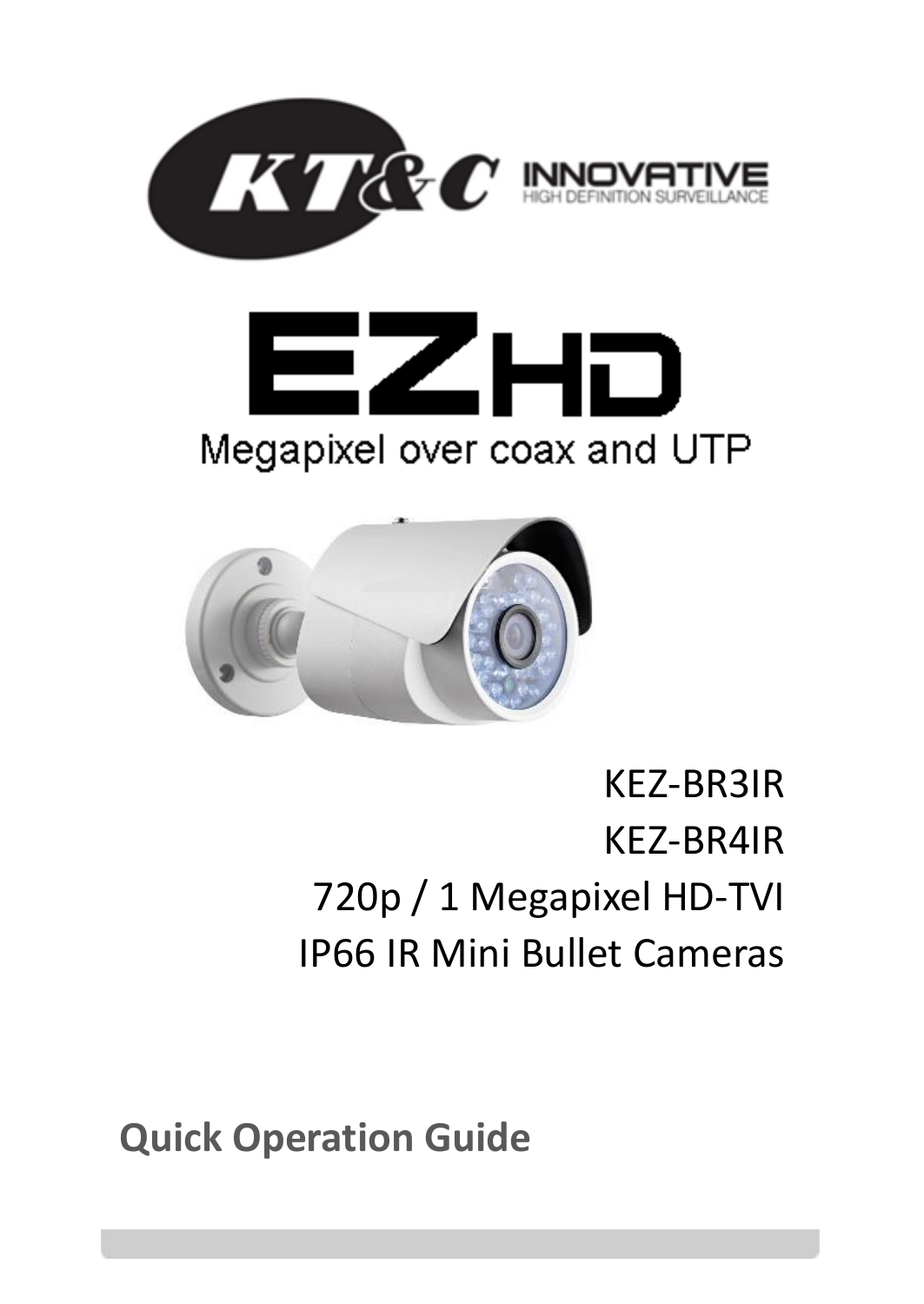Thank you for selecting this KT&C Omni EZHD Series product. For additional information please refer to the complete User Guide for this cameras series. End users should contact their KT&C Certified Dealer for service. Certified Dealers can obtain support directly from KT&C.

## **About This Guide**

While KT&C makes every effort to insure the completeness and accuracy of the information contained in this Guide, we are not responsible for typographical errors or misprints. At the same time, KT&C reserves the right to make changes to improve the performance of our products at any time without notice, and so the specifications and content of this document are subject to change without notice. Every effort will be made to include updates in new versions of this manual and/or online.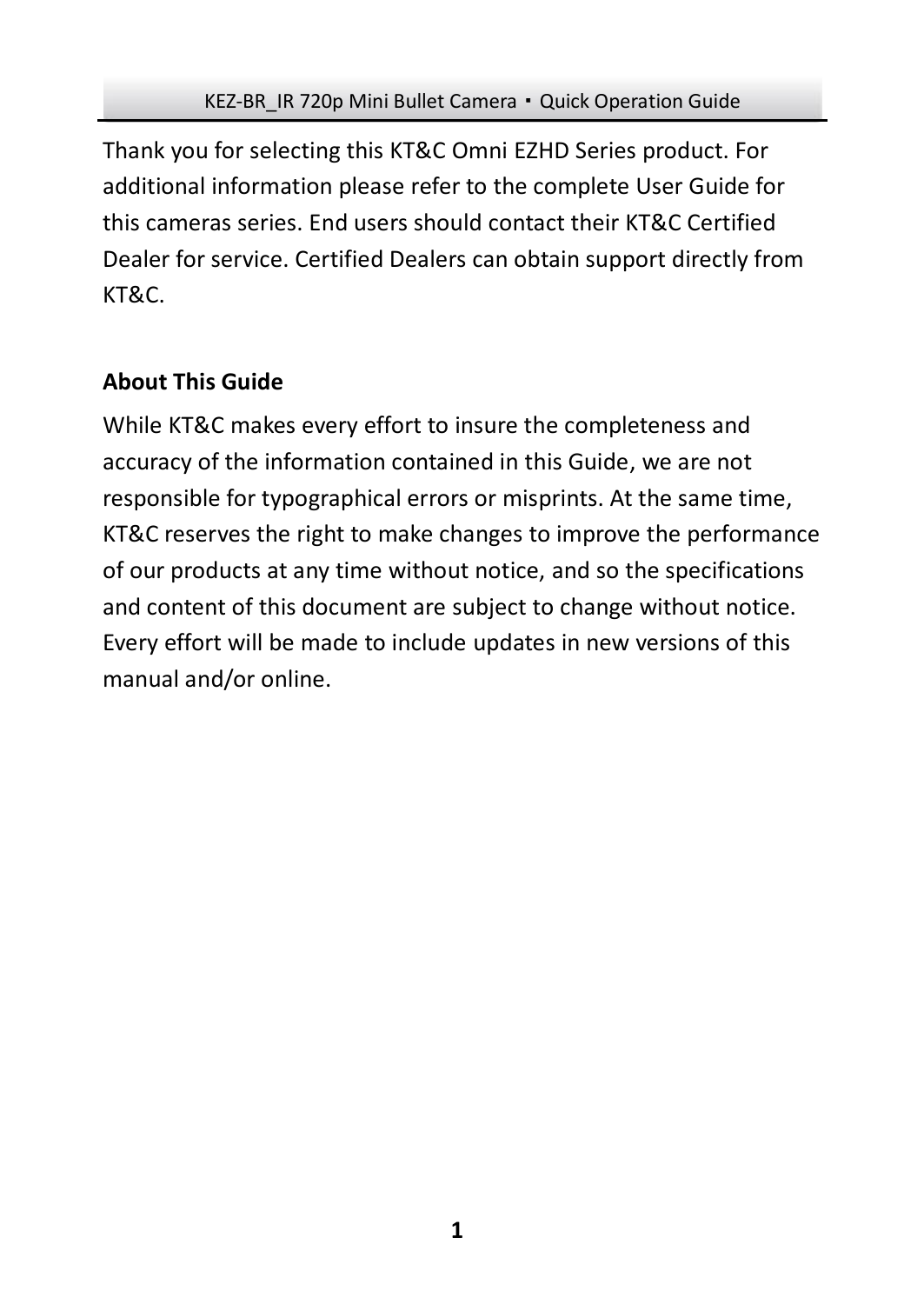## **Regulatory Information FCC Information**

**FCC compliance:** This equipment has been tested and found to comply with the limits for a digital device, pursuant to part 15 of the FCC Rules. These limits are designed to provide reasonable protection against harmful interference when the equipment is operated in a commercial environment. This equipment generates, uses, and can radiate radio frequency energy and, if not installed and used in accordance with the instruction manual, may cause harmful interference to radio communications. Operation of this equipment in a residential area is likely to cause harmful interference in which case the user will be required to correct the interference at his own expense.

## **FCC Conditions**

This device complies with part 15 of the FCC Rules. Operation is subject to the following two conditions:

1. This device may not cause harmful interference.

2. This device must accept any interference received, including interference that may cause undesired operation.

## **EU Conformity Statement**

This product and - if applicable - the supplied C E accessories too are marked with "CE" and comply therefore with the applicable harmonized European standards listed under the Low Voltage Directive 2006/95/EC, the EMC Directive 2004/108/EC, the RoHS Directive 2011/65/EU.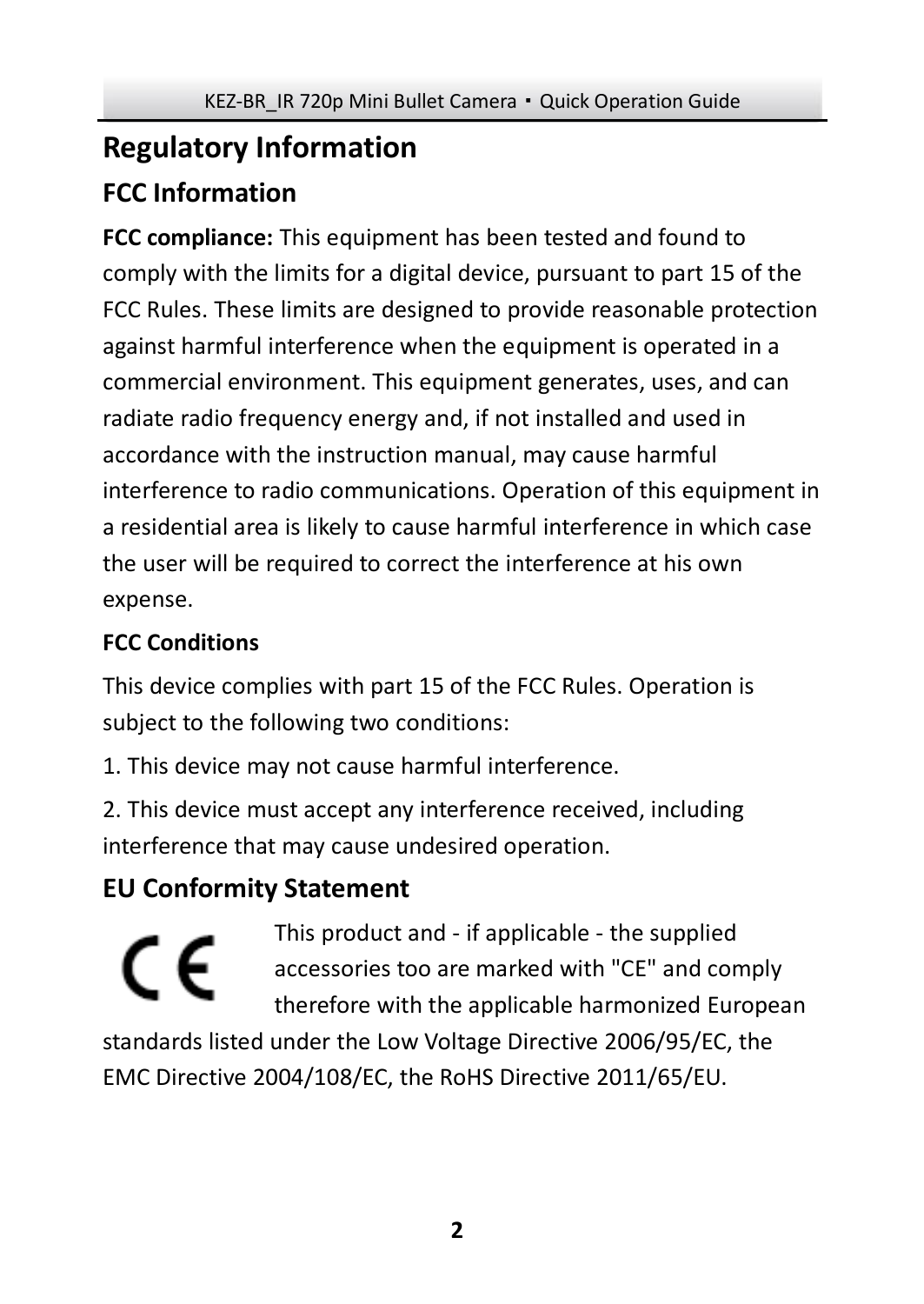#### KEZ-BR\_IR 720p Mini Bullet Camera · Quick Operation Guide



2012/19/EU (WEEE directive): Products marked with this symbol cannot be disposed of as unsorted municipal waste in the European Union. For proper recycling, return this product to your local supplier upon the purchase of equivalent new equipment, or

dispose of it at designated collection points. For more information see[: www.recyclethis.info.](http://www.recyclethis.info/)



2006/66/EC (battery directive): This product contains a battery that cannot be disposed of as unsorted municipal waste in the European Union. See the product documentation for specific battery information. The battery is marked with this symbol,

which may include lettering to indicate cadmium (Cd), lead (Pb), or mercury (Hg). For proper recycling, return the battery to your supplier or to a designated collection point. For more information see: www.recyclethis.info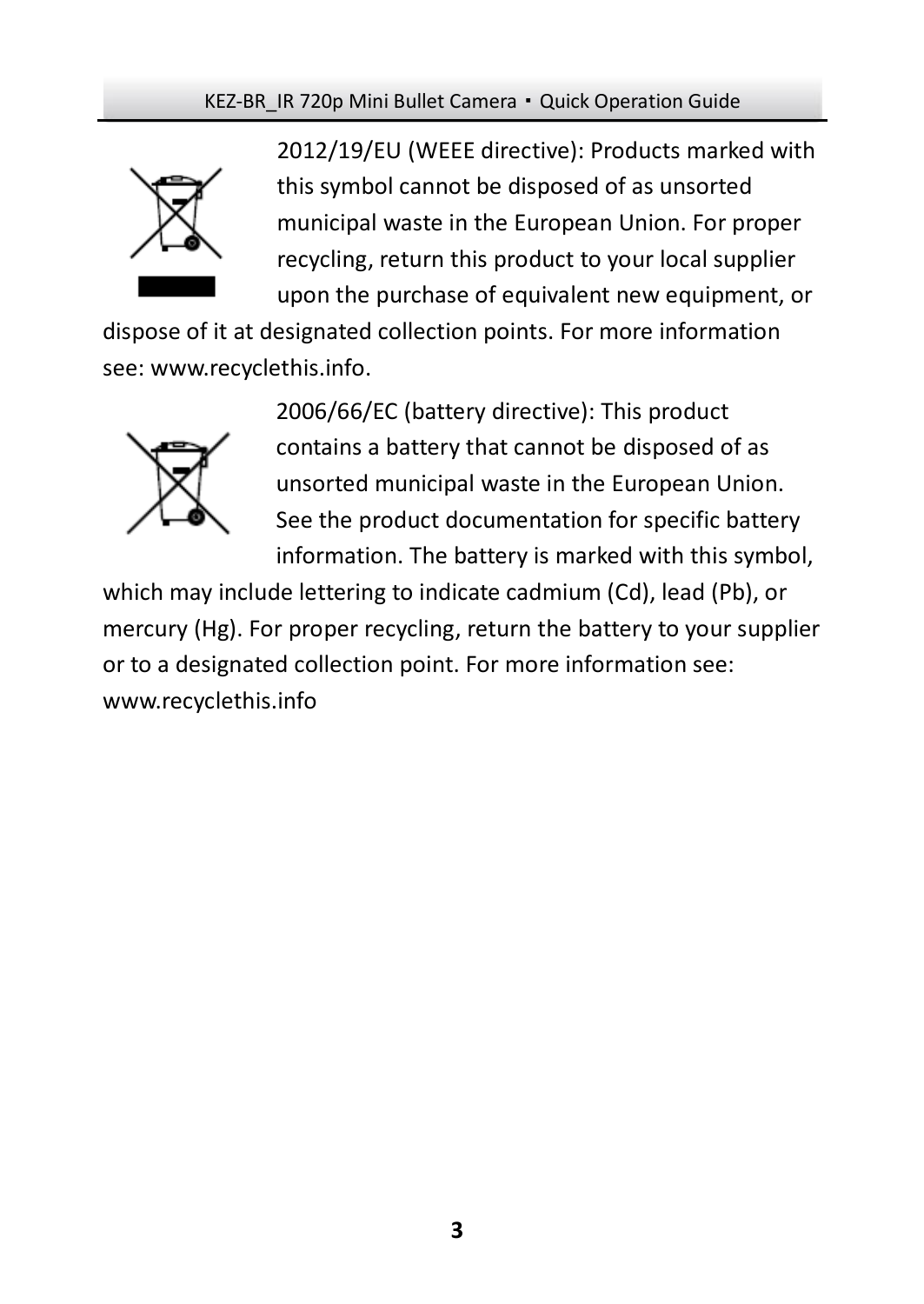## **Safety Instructions**

These instructions are intended to ensure that the camera is installed in a manner that avoids danger to persons or property loss.

These precautionary measures are divided into "Warnings" and "Cautions"

**Warnings:** Serious injury or death may occur if any of the warnings are neglected.

**Cautions:** Injury or equipment/property damage may occur if any of the cautions are neglected.

| <b>Warnings Follow these</b><br>safeguards to prevent<br>serious injury or death. | <b>Cautions Follow these</b><br>precautions to prevent<br>potential injury or material<br>damage. |
|-----------------------------------------------------------------------------------|---------------------------------------------------------------------------------------------------|



## **Warnings**

- In the use of the product, you must be in strict compliance with the electrical safety regulations of the nation and region. Please refer to technical specifications for detailed information.
- Input voltage should meet the requirements for both the SELV (Safety Extra Low Voltage) and Limited Power Source for 12 VDC according to the IEC60950-1 standard.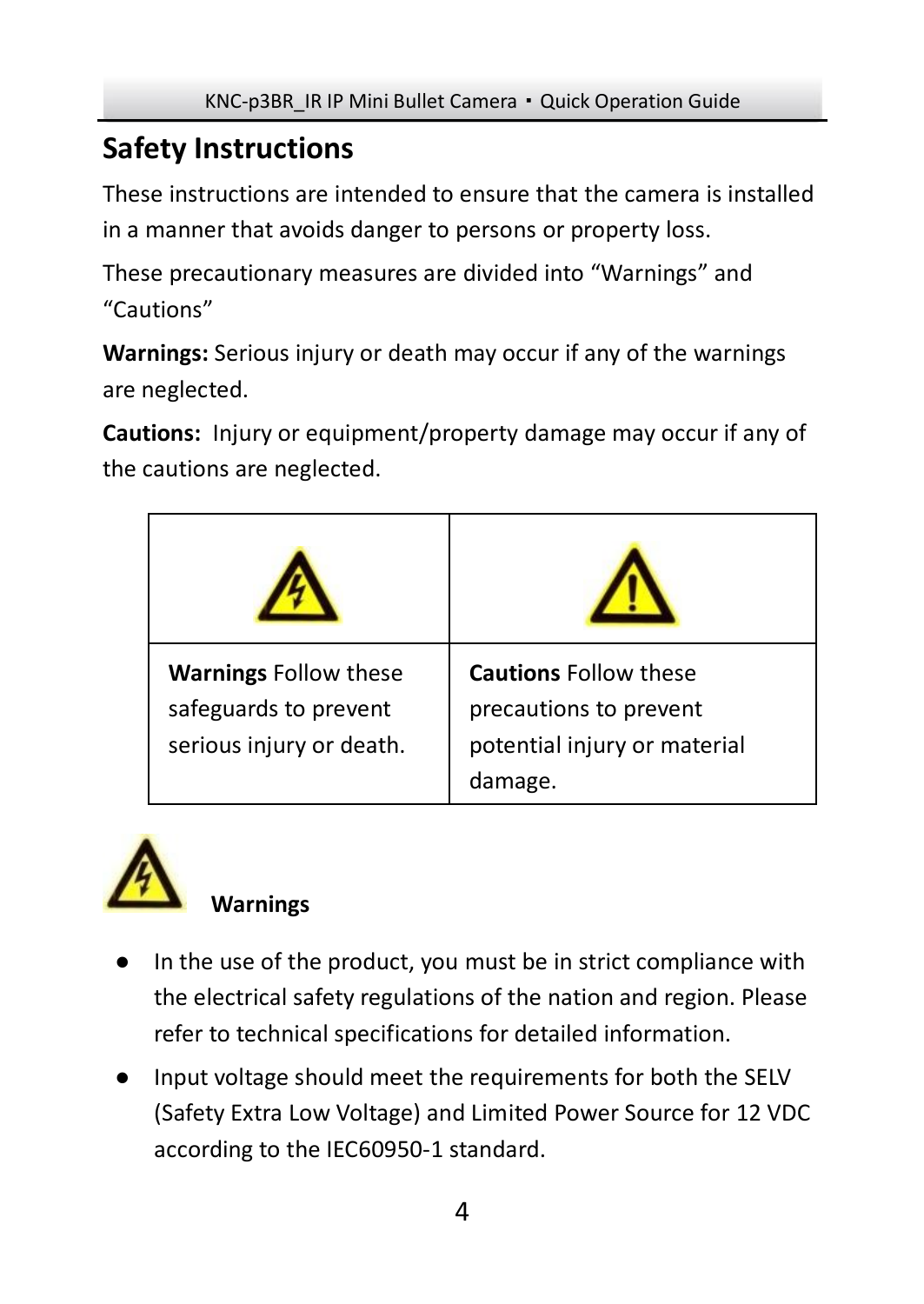#### KNC-p3BR\_IR IP Mini Bullet Camera · Quick Operation Guide

- If connecting several devices to one power supply, to avoid any overload that may cause over-heating or a fire hazard insure that the power supply is adequate for the power load.
- Please make sure that all plugs are firmly connected to the power sockets. When the product is mounted on wall or ceiling, the device shall be firmly attached, taking into consideration any wind, snow loading, or other factors. The mounting surface shall be capable of supporting several times the base weight of the camera.
- If smoke, unusual odors or noise come from the device, turn off the power at once and unplug the power cable, and then contact authorized service personnel.



# Make sure the power supply voltage is correct before using the camera.

- Do not drop the camera or subject it to physical shock.
- Do not touch lenses or sensor modules with fingers. If cleaning is necessary, use clean cloth with a bit of ethanol and wipe gently. If the camera will not be used for an extended period, please protect the lens openings from damage and/or debris.
- Avoid aiming the camera at the sun or extremely bright light sources. Blooming or smearing may occur in excessive light (which is not a malfunction), and could compromise the performance of the sensor.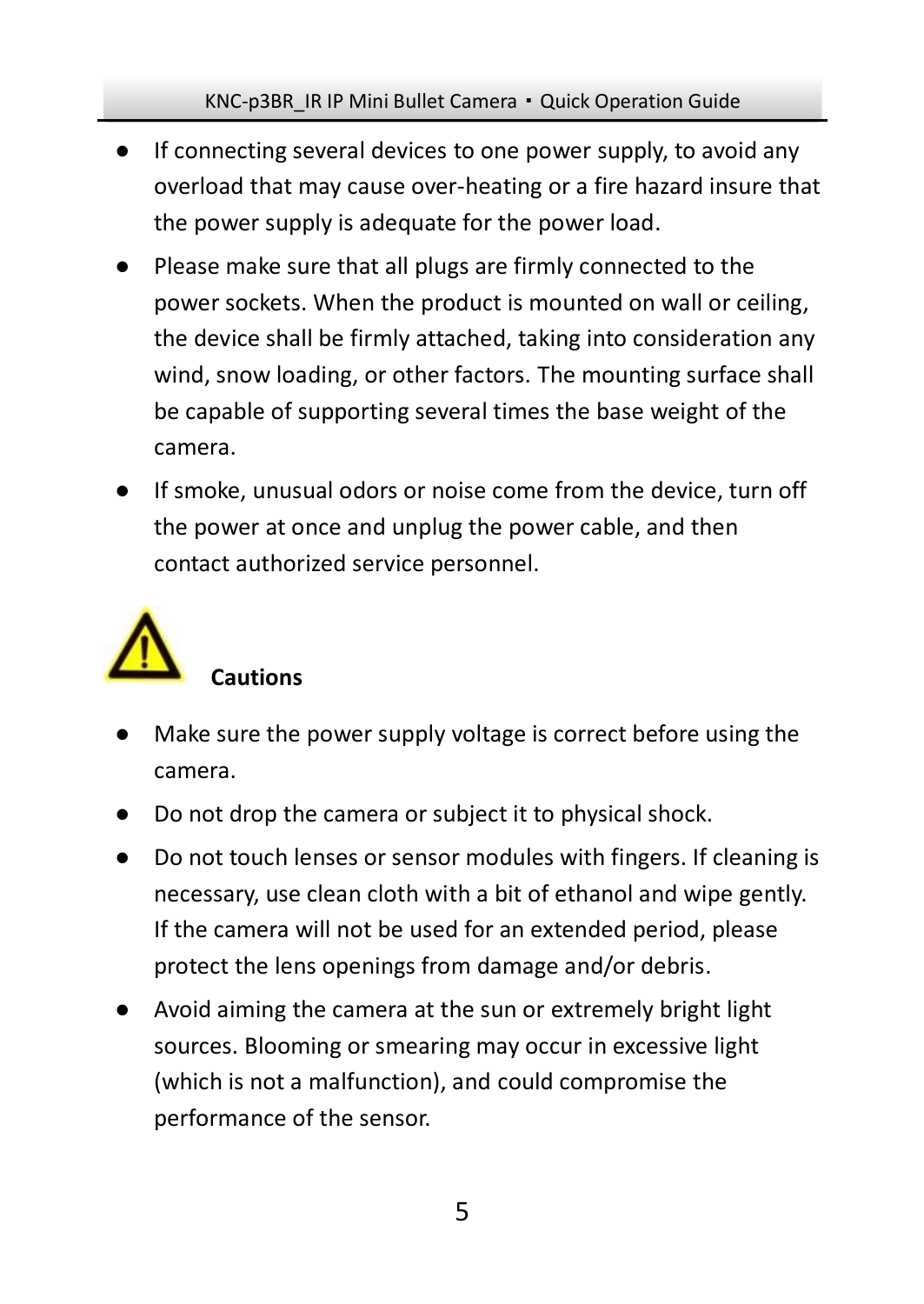#### KNC-p3BR\_IR IP Mini Bullet Camera · Quick Operation Guide

- The sensor may be damaged if exposed to laser energy, so when any laser equipment is in use, make sure that the sensor will not be exposed to the laser beam.
- Do not place the camera in extremely hot or cold (see camera specifications) locations. Do not exceed the rated environmental (EZHD66) conditions. Do not expose the camera to high levels of electromagnetic (RF) radiation.
- To avoid heat accumulation, good ventilation is required in the operating environment.
- Keep the camera away from solvents while in use; exposure to liquids should not exceed EZHD66 environmental conditions.
- During shipping, the camera shall be packed in its original packing, or packing providing the equivalent protection.
- Improper use or replacement of any batteries (if so equipped) may result in the hazard of explosion. Replace with the same or equivalent type only. Dispose of used batteries according to the instructions provided by the battery manufacturer.
- If the product does not function properly. Dealers please contact KT&C; End Users please contact your KT&C Certified Dealer or an authorized service center. Do not disassemble the camera for repair or maintenance by yourself. (KT&C shall not assume any responsibility for problems caused by unauthorized repair or maintenance.)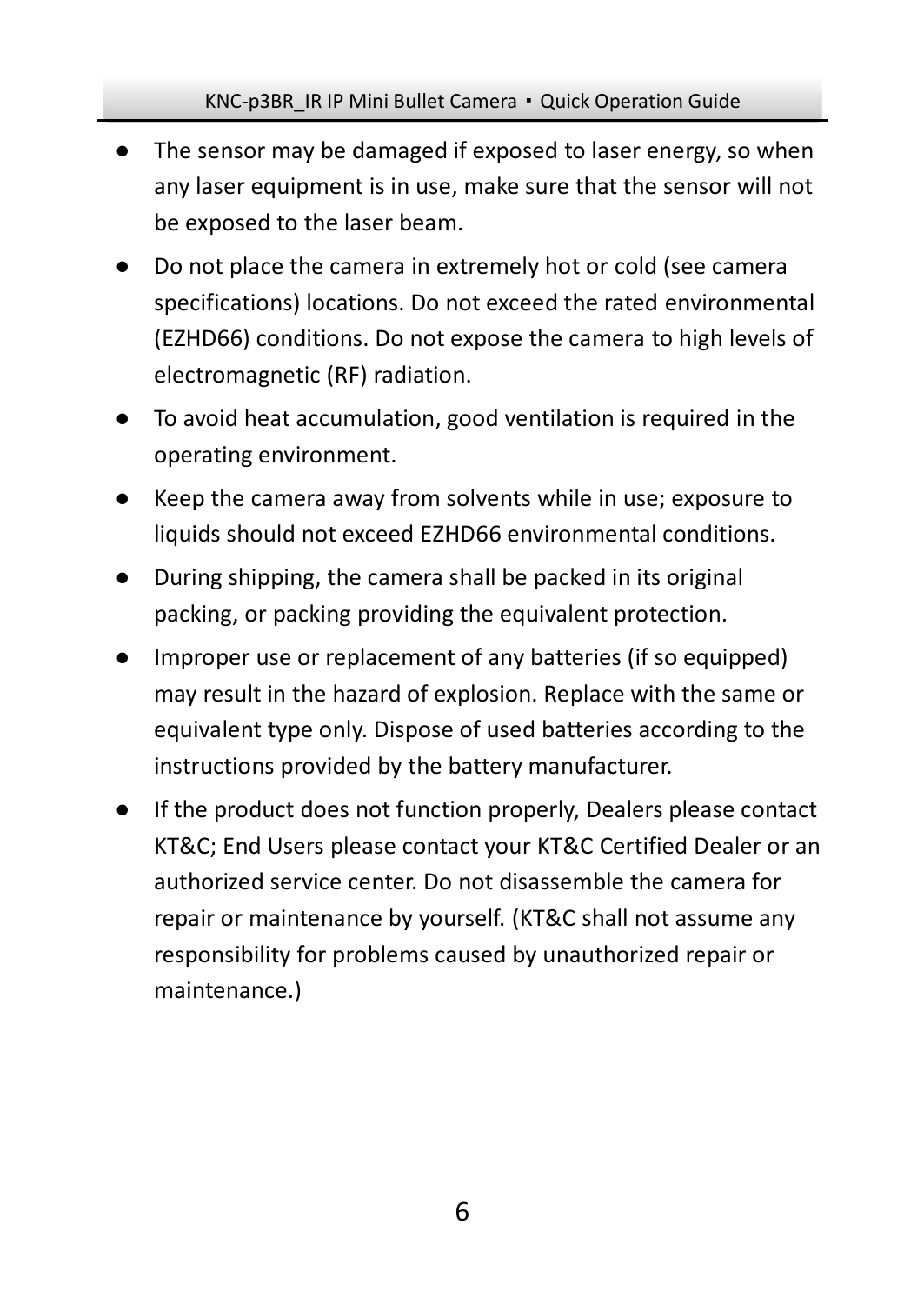# **Table of Contents**

# <span id="page-7-0"></span>**Appearance and Description**



### Figure 1-1 Bullet Camera Overview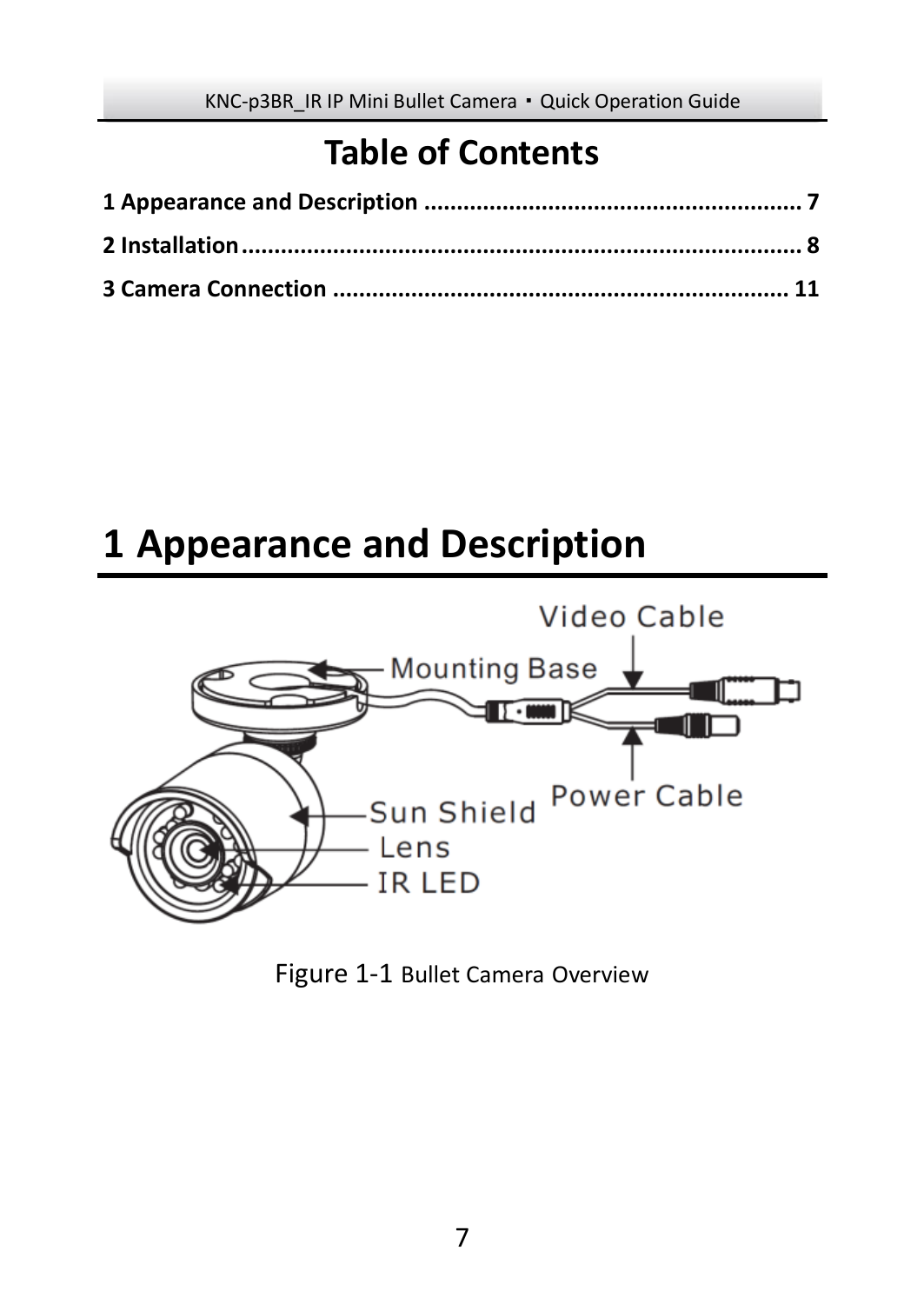# <span id="page-8-0"></span>**2 Installation**

### *Before you start:*

- Make sure the camera is in good condition and all the accessory parts are included.
- Make sure all related equipment is powered-off during the installation.
- Check to insure that the specifications of the camera are correct for the installation environment.
- Make sure the power supply voltage is 12VDC to avoid damage to the camera. OBSERVE POLARITY!
- If the product does not function properly, Dealers please contact KT&C; End Users please contact your KT&C Certified Dealer or an authorized service center. Do not disassemble the camera for repair or maintenance by yourself.
- Make sure that the mounting surface is strong enough to withstand three times the weight of the camera.



If the IR LEDS in this camera will be active, you must observe the following precautions to prevent IR reflection:

● Dust or grease on the lens/dome cover will cause IR reflection. Please do not remove the cover protective film until the installation is finished. If there is dust or grease on the lens/dome cover, clean the lens/dome cover with clean soft cloth and isopropyl alcohol.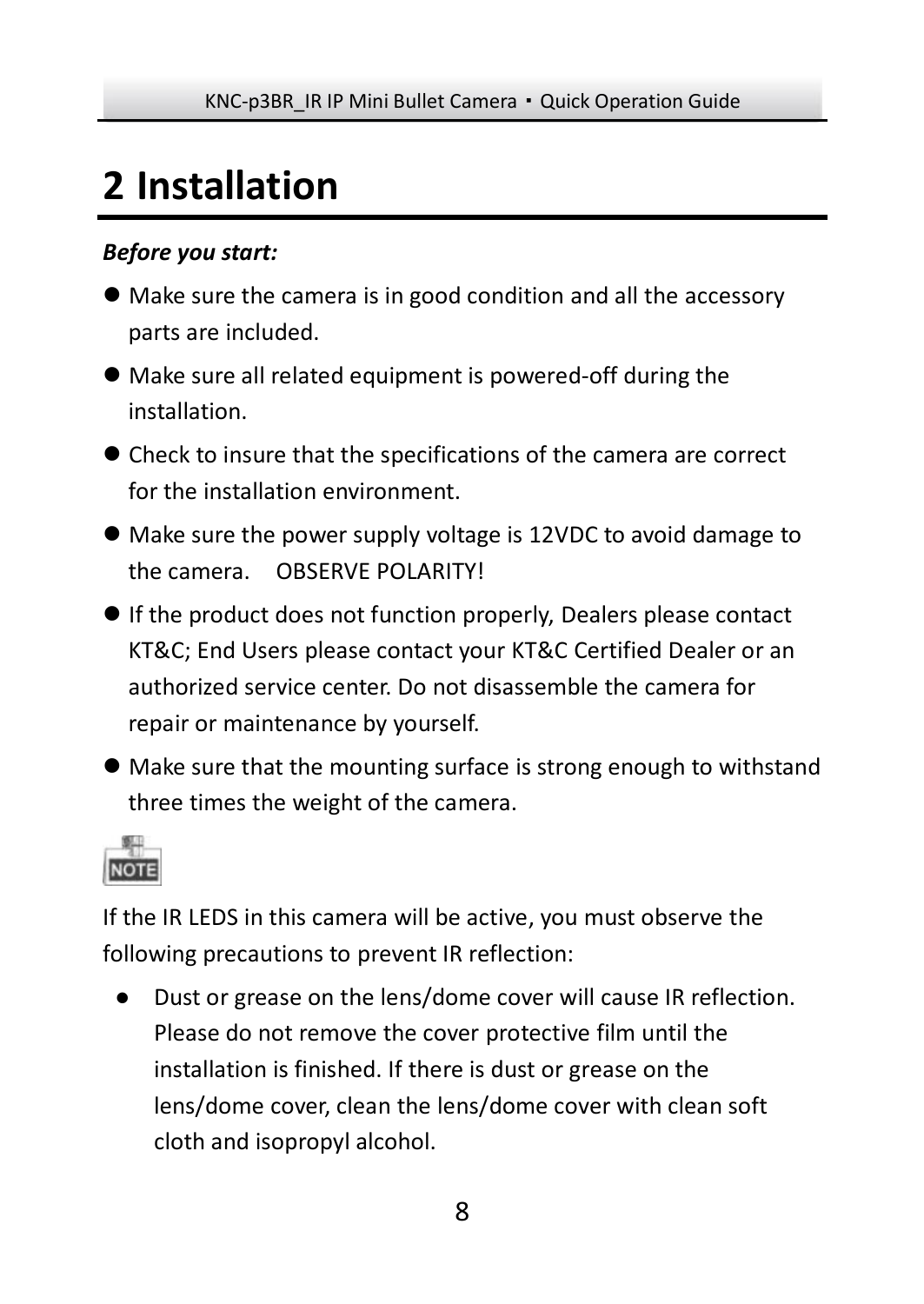Make sure that there is no reflective surface too close to the camera lens. The IR light from the camera may reflect back into the lens causing haze, distortion or improper scene exposure.

### *Steps:*

1. Attach the drill template on the wall or ceiling.



Figure 2-1 Attach the template

2. Secure the camera to the wall or ceiling with the supplied screws and expansion anchors (if required). Attach the video coax and power cables.



Figure 2-2 Secure the Camera to the Wall/Ceiling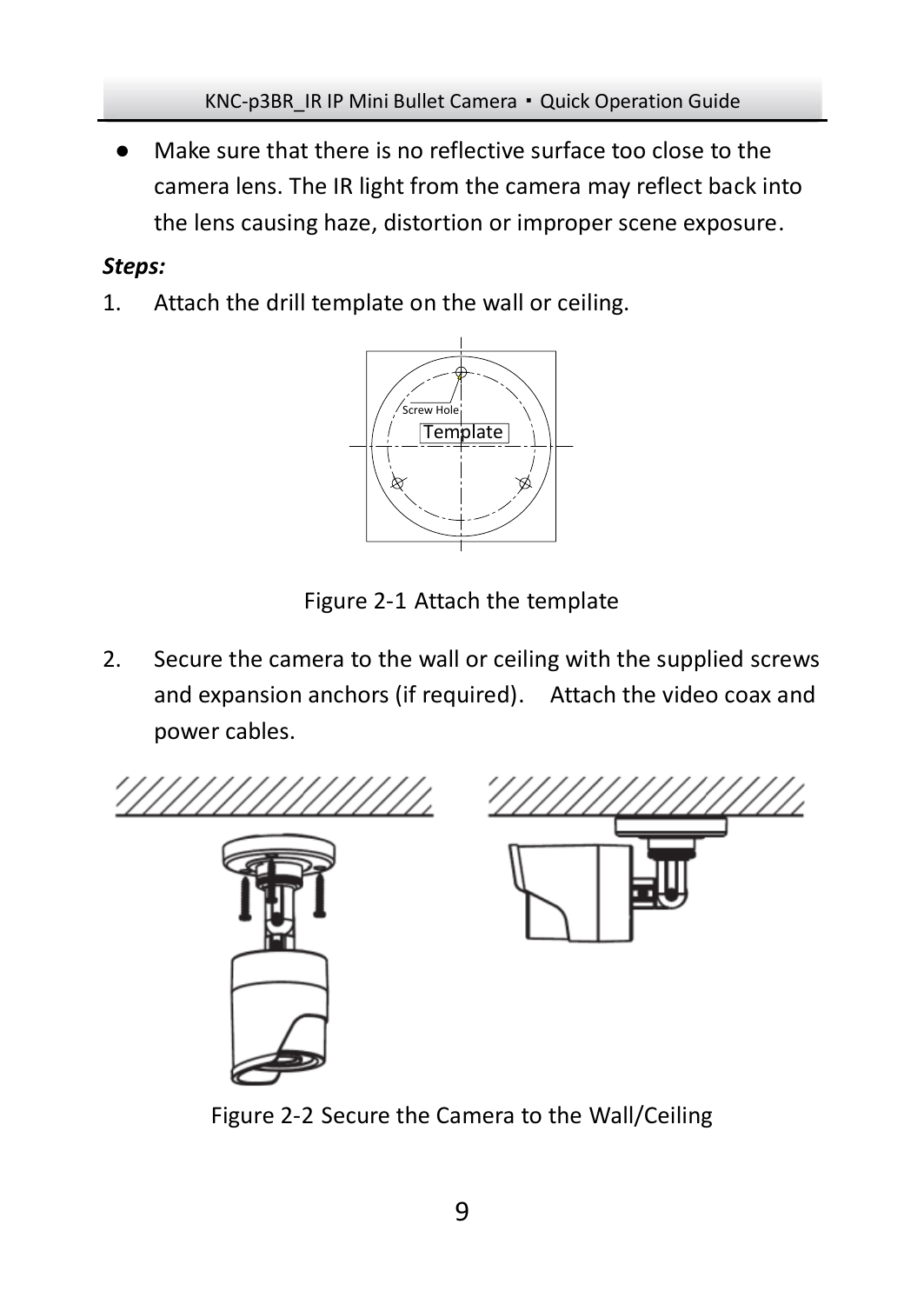#### KNC-p3BR\_IR IP Mini Bullet Camera · Quick Operation Guide

- 3. Adjust the camera direction:
	- 1). Loosen the pan adjustment nut [3] on the bracket.
	- 2). Adjust the pan angle of the camera [0~360°].
	- 3). Loosen the tilt screw [2] on the arm.
	- 4). Adjust the tilt angle of the camera [0~90°].
	- 5). Loosen the rotation screw [1] directly behind the camera body.
	- 6). Rotate the body 0~360° so that the image is upright.
	- 7). Tighten the adjustment nut and set screws securely.



Figure 2-3 3-axis Adjustment